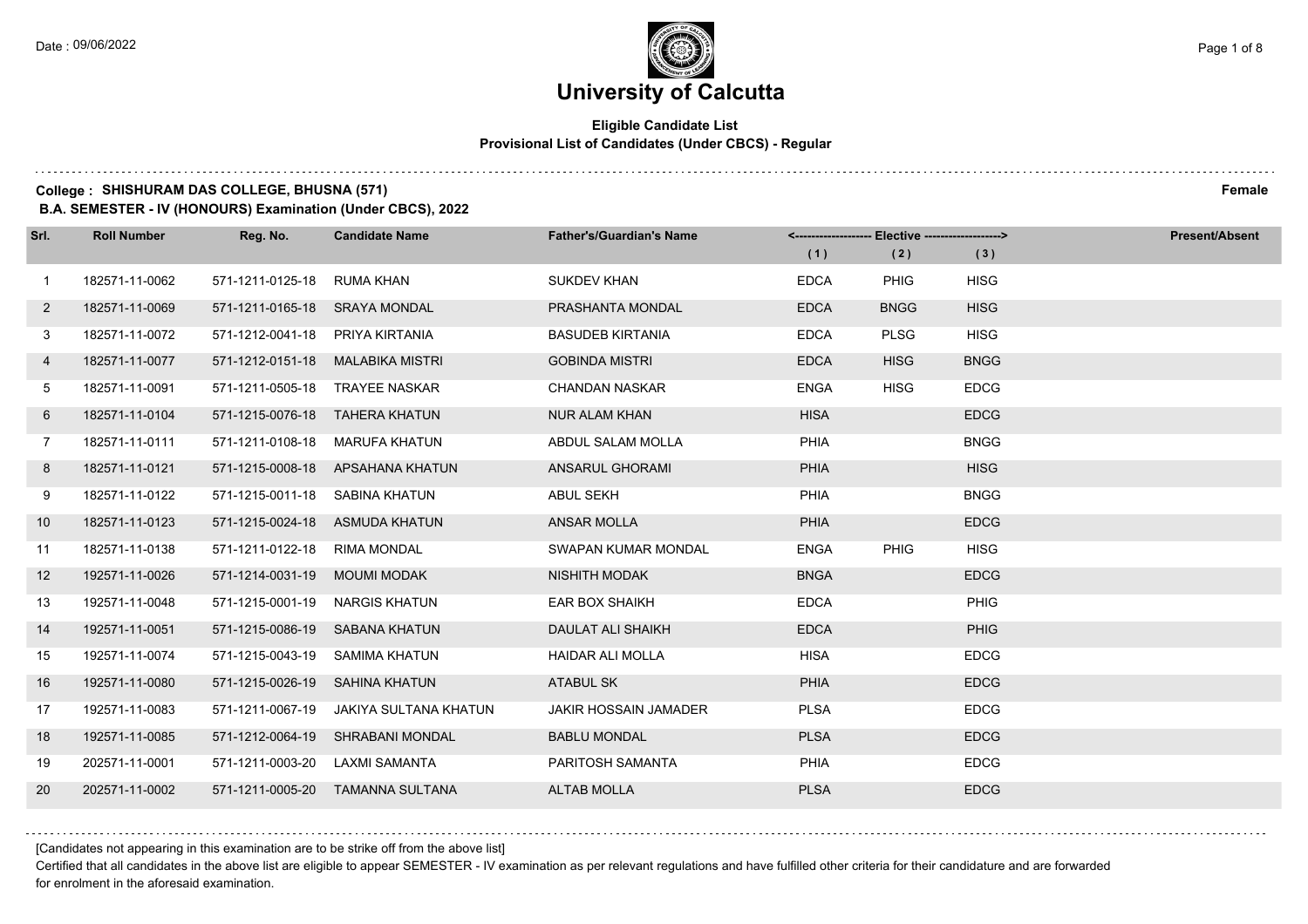# **University of Calcutta**

#### **Eligible Candidate List Provisional List of Candidates (Under CBCS) - Regular**

### **College : SHISHURAM DAS COLLEGE, BHUSNA (571) Female**

**B.A. SEMESTER - IV (HONOURS) Examination (Under CBCS), 2022**

| Srl. | <b>Roll Number</b> | Reg. No.         | <b>Candidate Name</b>  | <b>Father's/Guardian's Name</b> | <------------------- Elective ------------------> |     | <b>Present/Absent</b> |
|------|--------------------|------------------|------------------------|---------------------------------|---------------------------------------------------|-----|-----------------------|
|      |                    |                  |                        |                                 | (1)                                               | (2) | (3)                   |
| 21   | 202571-11-0003     | 571-1211-0009-20 | SABANA AJMI            | SAIFUDDIN MONDAL                | PHIA                                              |     | <b>EDCG</b>           |
| 22   | 202571-11-0005     | 571-1211-0018-20 | <b>RAJASI BHANDARI</b> | RABISANKAR BHANDARI             | <b>PLSA</b>                                       |     | <b>EDCG</b>           |
| 23   | 202571-11-0006     | 571-1211-0021-20 | SRILEKHA BHANDARI      | <b>MANIKANTA BHANDARI</b>       | <b>PLSA</b>                                       |     | <b>EDCG</b>           |
| 24   | 202571-11-0007     | 571-1211-0025-20 | AMMARA KHATUN          | ABU TAYEB LASKAR                | PHIA                                              |     | <b>EDCG</b>           |
| 25   | 202571-11-0008     | 571-1211-0028-20 | SUDIPA PURKAIT         | <b>DILIP PURKAIT</b>            | <b>EDCA</b>                                       |     | <b>PHIG</b>           |
| 26   | 202571-11-0009     | 571-1211-0029-20 | PRIYATA ADHIKARI       | NARAYAN ADHIKARI                | <b>BNGA</b>                                       |     | <b>EDCG</b>           |
| 27   | 202571-11-0010     | 571-1211-0033-20 | SWASTIKA MOHISH        | <b>GOUTAM MOHISH</b>            | <b>EDCA</b>                                       |     | PHIG                  |
| 28   | 202571-11-0011     | 571-1211-0037-20 | <b>SUSMITA DAS</b>     | ALOK KUMAR DAS                  | <b>EDCA</b>                                       |     | PHIG                  |
| 29   | 202571-11-0012     | 571-1211-0043-20 | <b>RESHMI KHATUN</b>   | <b>HABIBUL LASKAR</b>           | <b>PHIA</b>                                       |     | <b>EDCG</b>           |
| 30   | 202571-11-0013     | 571-1211-0047-20 | <b>LATIFA KHATUN</b>   | ABDUL SOBHAN AKHAN              | <b>BNGA</b>                                       |     | <b>EDCG</b>           |
| 31   | 202571-11-0014     | 571-1211-0056-20 | <b>SUMONA BAIDYA</b>   | SHIBAYAN BAIDYA                 | <b>EDCA</b>                                       |     | PHIG                  |
| 32   | 202571-11-0015     | 571-1211-0067-20 | ANISHA KHATUN          | AMIN UDDIN MOLLA                | <b>HISA</b>                                       |     | <b>EDCG</b>           |
| 33   | 202571-11-0017     | 571-1211-0076-20 | <b>SHUVASRI BERA</b>   | <b>DEBPRASAD BERA</b>           | <b>BNGA</b>                                       |     | <b>EDCG</b>           |
| 34   | 202571-11-0018     | 571-1211-0079-20 | ALPANA GURUNG          | <b>GAMBAHADUR GURUNG</b>        | <b>ENGA</b>                                       |     | <b>EDCG</b>           |
| 35   | 202571-11-0019     | 571-1211-0082-20 | PUSPITA KHAN           | <b>TAPAN KHAN</b>               | <b>BNGA</b>                                       |     | <b>EDCG</b>           |
| 36   | 202571-11-0021     | 571-1211-0089-20 | SYEDA LIVANA SULTANA   | SYED HAFIZ UDDIN                | <b>BNGA</b>                                       |     | <b>EDCG</b>           |
| 37   | 202571-11-0022     | 571-1211-0092-20 | SARIKA KHATUN          | <b>MONIRUL SK</b>               | <b>BNGA</b>                                       |     | <b>EDCG</b>           |
| 38   | 202571-11-0023     | 571-1211-0093-20 | <b>RITA GHOSH</b>      | SUDARSHAN GHOSH                 | <b>BNGA</b>                                       |     | <b>EDCG</b>           |
| 39   | 202571-11-0024     | 571-1211-0094-20 | RANGINA KHATUN         | <b>RUSTAM MOLLA</b>             | <b>EDCA</b>                                       |     | <b>PHIG</b>           |
| 40   | 202571-11-0025     | 571-1211-0101-20 | FARHA KHATUN           | <b>JIYAUL SHAIKH</b>            | <b>HISA</b>                                       |     | <b>EDCG</b>           |

[Candidates not appearing in this examination are to be strike off from the above list]

Certified that all candidates in the above list are eligible to appear SEMESTER - IV examination as per relevant regulations and have fulfilled other criteria for their candidature and are forwarded for enrolment in the aforesaid examination.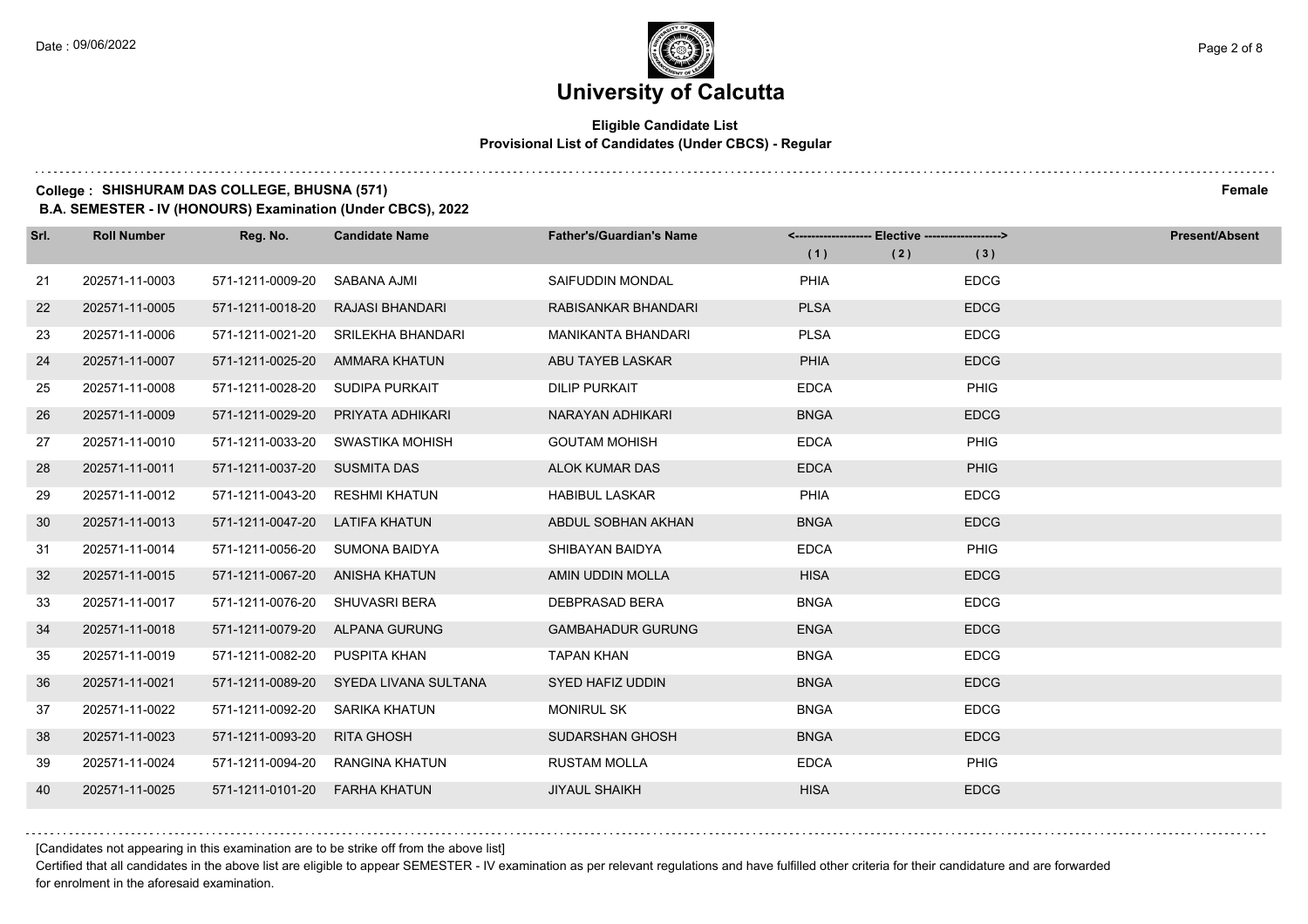#### **Eligible Candidate List Provisional List of Candidates (Under CBCS) - Regular**

### **College : SHISHURAM DAS COLLEGE, BHUSNA (571) Female**

**B.A. SEMESTER - IV (HONOURS) Examination (Under CBCS), 2022**

| Srl. | <b>Roll Number</b> | Reg. No.                       | <b>Candidate Name</b>             | <b>Father's/Guardian's Name</b> |             |             | <b>Present/Absent</b> |
|------|--------------------|--------------------------------|-----------------------------------|---------------------------------|-------------|-------------|-----------------------|
|      |                    |                                |                                   |                                 | (1)         | (2)<br>(3)  |                       |
| 41   | 202571-11-0026     | 571-1211-0108-20               | URMILA KAYAL                      | <b>ARUN KAYAL</b>               | <b>EDCA</b> | PHIG        |                       |
| 42   | 202571-11-0028     | 571-1211-0111-20 SNEHA MOTILAL |                                   | <b>SANAT MOTILAL</b>            | <b>PLSA</b> | <b>EDCG</b> |                       |
| 43   | 202571-11-0031     | 571-1211-0120-20 RITU MONDAL   |                                   | <b>SANJIB MONDAL</b>            | <b>EDCA</b> | PHIG        |                       |
| 44   | 202571-11-0032     | 571-1211-0124-20 ZINAT SAIKH   |                                   | <b>AFSAR SAIKH</b>              | <b>BNGA</b> | <b>EDCG</b> |                       |
| 45   | 202571-11-0036     | 571-1212-0015-20               | <b>ARPITA MISTRY</b>              | <b>SHAYAN MISTRY</b>            | <b>BNGA</b> | <b>EDCG</b> |                       |
| 46   | 202571-11-0037     | 571-1212-0016-20               | PRIYA MONDAL                      | <b>BARUN MONDAL</b>             | PHIA        | <b>EDCG</b> |                       |
| 47   | 202571-11-0038     | 571-1212-0017-20               | SHIPRA MONDAL                     | <b>BABLU MONDAL</b>             | PHIA        | <b>EDCG</b> |                       |
| 48   | 202571-11-0039     | 571-1212-0022-20               | <b>MONIMALA DAS</b>               | SHISUPAL DAS                    | <b>PLSA</b> | <b>EDCG</b> |                       |
| 49   | 202571-11-0040     | 571-1212-0030-20               | PRIYANKA BAROI                    | <b>ARUN BAROI</b>               | <b>EDCA</b> | PHIG        |                       |
| 50   | 202571-11-0041     | 571-1212-0031-20               | SUDESNA KANTAL                    | <b>ASHOK KANTAL</b>             | <b>EDCA</b> | PHIG        |                       |
| 51   | 202571-11-0042     | 571-1212-0050-20               | PRITI MONDAL                      | PRADIP MONDAL                   | <b>EDCA</b> | PHIG        |                       |
| 52   | 202571-11-0043     | 571-1212-0051-20               | <b>MONALISHA HALDER</b>           | <b>BISWANATH HALDER</b>         | <b>EDCA</b> | <b>PHIG</b> |                       |
| 53   | 202571-11-0044     | 571-1212-0052-20               | <b>KOYEL MONDAL</b>               | <b>JOYDEV MONDAL</b>            | PHIA        | <b>EDCG</b> |                       |
| 54   | 202571-11-0047     | 571-1212-0060-20               | PIYALI DALUI                      | <b>TAPAS DALUI</b>              | <b>BNGA</b> | <b>EDCG</b> |                       |
| 55   | 202571-11-0048     | 571-1212-0061-20               | PAMPA MIDYA                       | <b>BIJAN MIDYA</b>              | <b>EDCA</b> | PHIG        |                       |
| 56   | 202571-11-0049     | 571-1212-0062-20               | SUDIPA PRAMANIK                   | SOURAMENDRA PRAMANIK            | <b>BNGA</b> | <b>EDCG</b> |                       |
| 57   | 202571-11-0050     | 571-1212-0063-20               | <b>SAMPA MIDYA</b>                | <b>BIJAN MIDYA</b>              | <b>EDCA</b> | PHIG        |                       |
| 58   | 202571-11-0051     | 571-1212-0066-20               | <b>SANGITA HALDER</b>             | <b>BABLU CHARAN HALDER</b>      | <b>BNGA</b> | <b>EDCG</b> |                       |
| 59   | 202571-11-0052     |                                | 571-1212-0081-20 SUPRIYA HALDAR   | PRODYUT HALDAR                  | <b>EDCA</b> | PHIG        |                       |
| 60   | 202571-11-0055     |                                | 571-1212-0090-20 SUPRIYA PRAMANIK | <b>ANATH PRAMANIK</b>           | <b>PLSA</b> | <b>EDCG</b> |                       |

[Candidates not appearing in this examination are to be strike off from the above list]

Certified that all candidates in the above list are eligible to appear SEMESTER - IV examination as per relevant regulations and have fulfilled other criteria for their candidature and are forwarded for enrolment in the aforesaid examination.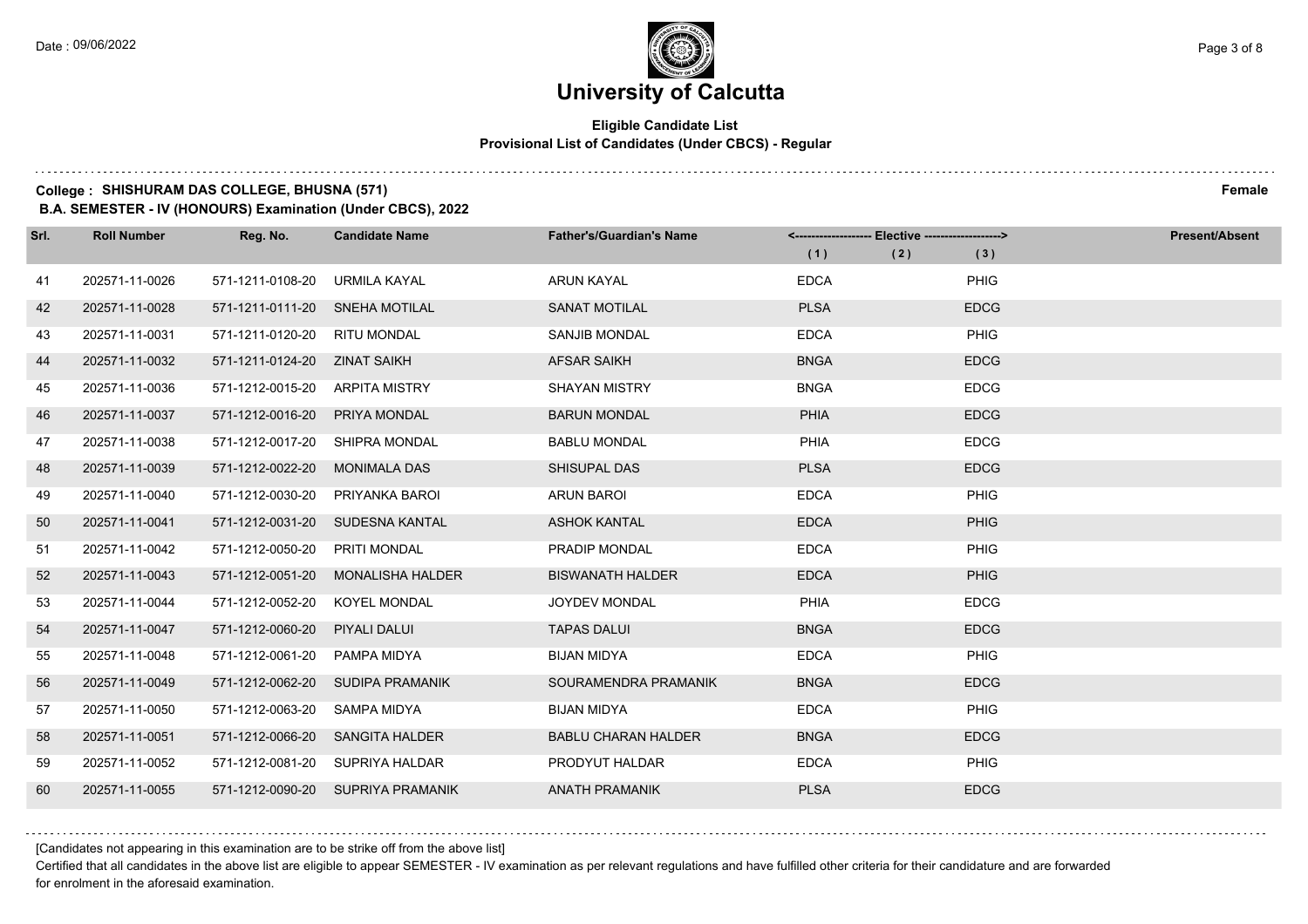# **University of Calcutta**

#### **Eligible Candidate List Provisional List of Candidates (Under CBCS) - Regular**

### **College : SHISHURAM DAS COLLEGE, BHUSNA (571) Female**

**B.A. SEMESTER - IV (HONOURS) Examination (Under CBCS), 2022**

| Srl. | <b>Roll Number</b> | Reg. No.                       | <b>Candidate Name</b>  | <b>Father's/Guardian's Name</b> |             | - Elective -------------------> | <b>Present/Absent</b> |
|------|--------------------|--------------------------------|------------------------|---------------------------------|-------------|---------------------------------|-----------------------|
|      |                    |                                |                        |                                 | (1)<br>(2)  | (3)                             |                       |
| 61   | 202571-11-0056     | 571-1212-0106-20               | SWARNALI DALUI         | <b>ALOK DALUI</b>               | <b>BNGA</b> | <b>EDCG</b>                     |                       |
| 62   | 202571-11-0058     | 571-1212-0125-20 SABITA MONDAL |                        | <b>DIBAKAR MONDAL</b>           | <b>BNGA</b> | <b>EDCG</b>                     |                       |
| 63   | 202571-11-0060     | 571-1212-0128-20               | SNIGHDHA MONDAL        | <b>GOUTAM MONDAL</b>            | <b>EDCA</b> | PHIG                            |                       |
| 64   | 202571-11-0062     | 571-1214-0008-20               | SAYMA KHATUN           | SIRAJUL HAQUE PAICK             | <b>BNGA</b> | <b>EDCG</b>                     |                       |
| 65   | 202571-11-0063     | 571-1214-0020-20               | <b>JANNATI KHATUN</b>  | <b>IMAM BOKS PAIK</b>           | <b>BNGA</b> | <b>EDCG</b>                     |                       |
| 66   | 202571-11-0065     | 571-1214-0040-20               | PIYALI PRAMANIK        | <b>BIDHAN PRAMANIK</b>          | <b>BNGA</b> | <b>EDCG</b>                     |                       |
| 67   | 202571-11-0066     | 571-1214-0041-20               | <b>SUMONA MANNA</b>    | <b>BASUDEB MANNA</b>            | <b>EDCA</b> | PHIG                            |                       |
| 68   | 202571-11-0067     | 571-1214-0042-20               | <b>RIMIKA MAL</b>      | <b>SANAT MAL</b>                | <b>ENGA</b> | <b>EDCG</b>                     |                       |
| 69   | 202571-11-0068     | 571-1214-0048-20               | YASMINA KHATUN         | EBAD ALI DAPTARI                | <b>EDCA</b> | PHIG                            |                       |
| 70   | 202571-11-0069     | 571-1214-0054-20               | ABIDA SULTANA          | <b>AMIRUL DAPTARI</b>           | <b>EDCA</b> | <b>PHIG</b>                     |                       |
| 71   | 202571-11-0070     | 571-1214-0069-20               | <b>BANASHREE PAUL</b>  | <b>MOHAN PAUL</b>               | <b>HISA</b> | <b>EDCG</b>                     |                       |
| 72   | 202571-11-0071     | 571-1214-0073-20               | <b>MAMTAJ KHATUN</b>   | <b>ISLAM DAPTARI</b>            | <b>HISA</b> | <b>EDCG</b>                     |                       |
| 73   | 202571-11-0072     | 571-1214-0075-20               | <b>MONISHA KHATUN</b>  | <b>EMADULLA KHAN</b>            | <b>BNGA</b> | <b>EDCG</b>                     |                       |
| 74   | 202571-11-0073     | 571-1214-0083-20               | AJMIRA KHATUN          | <b>ALEP KHAN</b>                | <b>PLSA</b> | <b>EDCG</b>                     |                       |
| 75   | 202571-11-0074     | 571-1214-0084-20               | <b>FIRDAUSI KHATUN</b> | ZAKIR HOSSEN KHAN               | <b>PLSA</b> | <b>EDCG</b>                     |                       |
| 76   | 202571-11-0075     | 571-1214-0113-20               | PAPIYA PAUL            | <b>DULAL PAUL</b>               | <b>EDCA</b> | <b>PHIG</b>                     |                       |
| 77   | 202571-11-0076     | 571-1215-0001-20               | AFSANA KHATUN          | ABDUS SALAM SHAH                | <b>HISA</b> | <b>EDCG</b>                     |                       |
| 78   | 202571-11-0077     | 571-1215-0002-20               | KHUSNEHARA KHATUN      | <b>KHAYRUL JAMADAR</b>          | PHIA        | <b>EDCG</b>                     |                       |
| 79   | 202571-11-0078     | 571-1215-0004-20               | HENA KHATUN            | <b>MAMUDALI MOLLA</b>           | <b>PHIA</b> | <b>EDCG</b>                     |                       |
| 80   | 202571-11-0081     | 571-1215-0012-20               | <b>RUNA KHATUN</b>     | <b>KALIMULLA MONDAL</b>         | <b>HISA</b> | <b>EDCG</b>                     |                       |

[Candidates not appearing in this examination are to be strike off from the above list]

Certified that all candidates in the above list are eligible to appear SEMESTER - IV examination as per relevant regulations and have fulfilled other criteria for their candidature and are forwarded for enrolment in the aforesaid examination.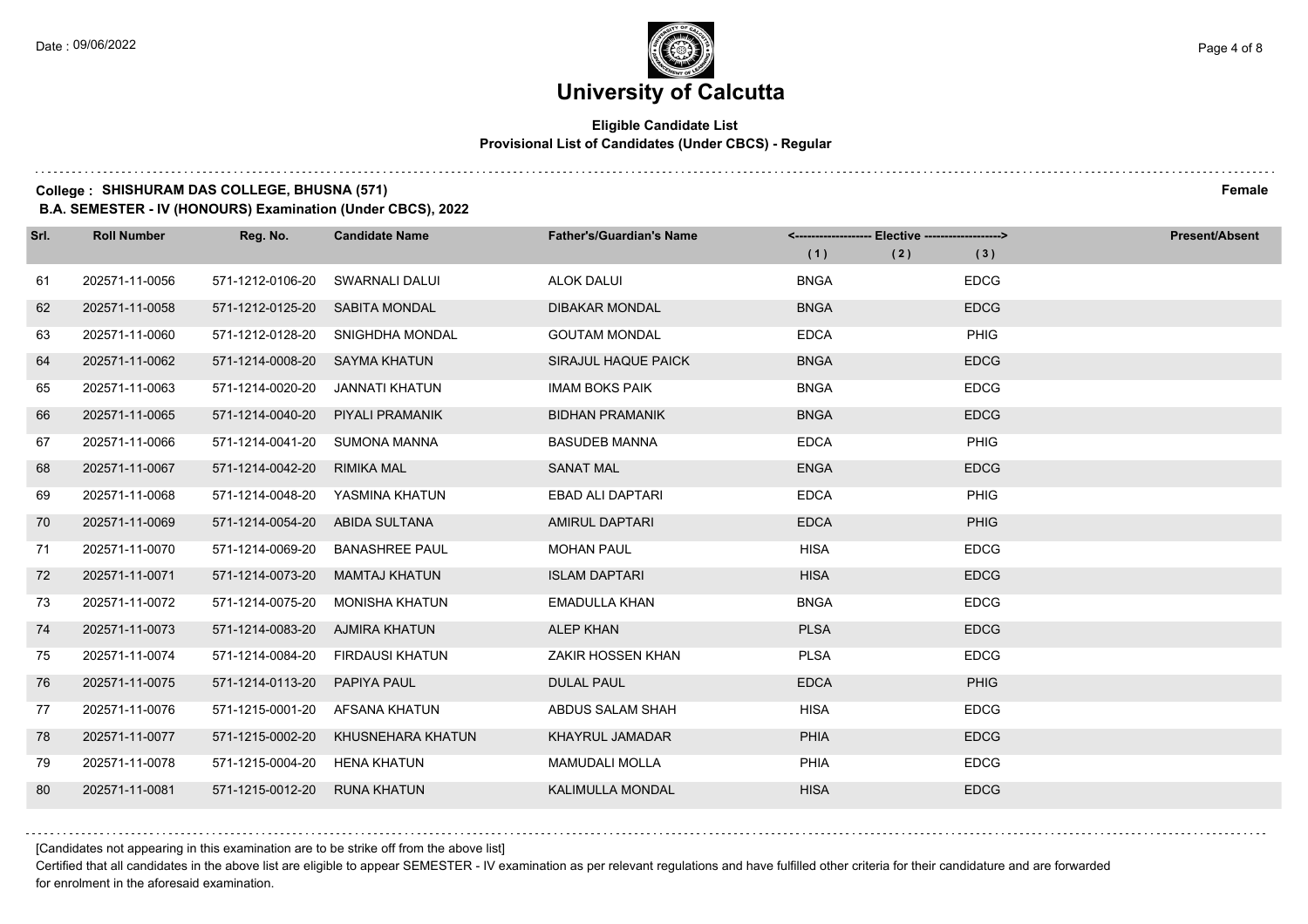# **University of Calcutta**

#### **Eligible Candidate List Provisional List of Candidates (Under CBCS) - Regular**

### **College : SHISHURAM DAS COLLEGE, BHUSNA (571) Female**

**B.A. SEMESTER - IV (HONOURS) Examination (Under CBCS), 2022**

| Srl. | <b>Roll Number</b> | Reg. No.                       | <b>Candidate Name</b> | <b>Father's/Guardian's Name</b> | <------------------- | -- Elective -------------------> | <b>Present/Absent</b> |
|------|--------------------|--------------------------------|-----------------------|---------------------------------|----------------------|----------------------------------|-----------------------|
|      |                    |                                |                       |                                 | (1)                  | (2)<br>(3)                       |                       |
| 81   | 202571-11-0082     | 571-1215-0014-20               | MOSTAKEYA KHATUN      | <b>MOHABBAT ALI MOLLA</b>       | <b>PLSA</b>          | <b>EDCG</b>                      |                       |
| 82   | 202571-11-0083     | 571-1215-0023-20 ALIVIA PARVIN |                       | <b>HAFIJUR RAHAMAN MONDAL</b>   | <b>ENGA</b>          | <b>EDCG</b>                      |                       |
| 83   | 202571-11-0084     | 571-1215-0024-20 RUBINA KHATUN |                       | RIYAZ UDDIN MOLLA               | <b>HISA</b>          | <b>EDCG</b>                      |                       |
| 84   | 202571-11-0085     | 571-1215-0039-20               | ARINA KHATUN          | SIRAZUDDIN SK                   | <b>ENGA</b>          | <b>EDCG</b>                      |                       |
| 85   | 202571-11-0086     | 571-1215-0044-20               | AMINA KHATUN          | EUNUS ALI MOLLA                 | <b>ENGA</b>          | <b>EDCG</b>                      |                       |
| 86   | 202571-11-0087     | 571-1215-0045-20               | LILUFA YEASMIN        | <b>MIYAD ALI SK</b>             | <b>PHIA</b>          | <b>EDCG</b>                      |                       |
| 87   | 202571-11-0088     | 571-1215-0046-20               | <b>RESHMA KHATUN</b>  | <b>ISLAM SK</b>                 | <b>PHIA</b>          | <b>EDCG</b>                      |                       |
| 88   | 202571-11-0089     | 571-1215-0053-20               | <b>SIMRAN SULTANA</b> | <b>GIAS UDDIN MOLLA</b>         | <b>EDCA</b>          | PHIG                             |                       |
| 89   | 202571-11-0090     | 571-1215-0058-20               | PARMINA KHATUN        | AMIN UDDIN MOLLA                | <b>BNGA</b>          | <b>EDCG</b>                      |                       |
| 90   | 202571-11-0091     | 571-1215-0064-20               | ARIFA SULTANA         | ABDUL MANNAN SK                 | <b>EDCA</b>          | PHIG                             |                       |
| 91   | 202571-11-0092     | 571-1215-0065-20               | HASIBA KHATUN         | ABU BAKKAR SK                   | <b>HISA</b>          | <b>EDCG</b>                      |                       |
| 92   | 202571-11-0093     | 571-1215-0074-20               | <b>SAHINA AFROJE</b>  | <b>SOFIKUR MOLLA</b>            | <b>ENGA</b>          | <b>EDCG</b>                      |                       |
| 93   | 202571-11-0095     | 571-1215-0091-20               | <b>SABNAM KHATUN</b>  | ABUSATTAR SK                    | <b>BNGA</b>          | <b>EDCG</b>                      |                       |
| 94   | 202571-11-0096     | 571-1215-0095-20               | <b>JAYNUR KHATUN</b>  | <b>JAYNAL MONDAL</b>            | <b>BNGA</b>          | <b>EDCG</b>                      |                       |
| 95   | 202571-11-0097     | 571-1215-0098-20               | MARTUJA KHATUN        | <b>MOSTAFA SK</b>               | PHIA                 | <b>EDCG</b>                      |                       |
| 96   | 202571-11-0098     | 571-1215-0099-20               | PARVINA KHATUN        | <b>SAHABUDDIN MOLLA</b>         | <b>EDCA</b>          | PHIG                             |                       |
| 97   | 202571-11-0099     | 571-1215-0100-20               | PAPIYA ISLAM KHATUN   | <b>HALIM LASKAR</b>             | <b>HISA</b>          | <b>EDCG</b>                      |                       |
| 98   | 202571-11-0100     | 571-1215-0102-20               | SABINA YEASMEN KHATUN | ABUL HASSAN MOLLA               | <b>EDCA</b>          | PHIG                             |                       |
| 99   | 202571-11-0101     | 571-1215-0105-20 SADIYA ISLAM  |                       | MD GOLAM KIBRIA MOLLA           | <b>EDCA</b>          | PHIG                             |                       |
| 100  | 202571-11-0102     | 571-1215-0109-20               | EYASMINA KHATUN       | <b>SELIM MOLLA</b>              | <b>EDCA</b>          | <b>PHIG</b>                      |                       |

[Candidates not appearing in this examination are to be strike off from the above list]

Certified that all candidates in the above list are eligible to appear SEMESTER - IV examination as per relevant regulations and have fulfilled other criteria for their candidature and are forwarded for enrolment in the aforesaid examination.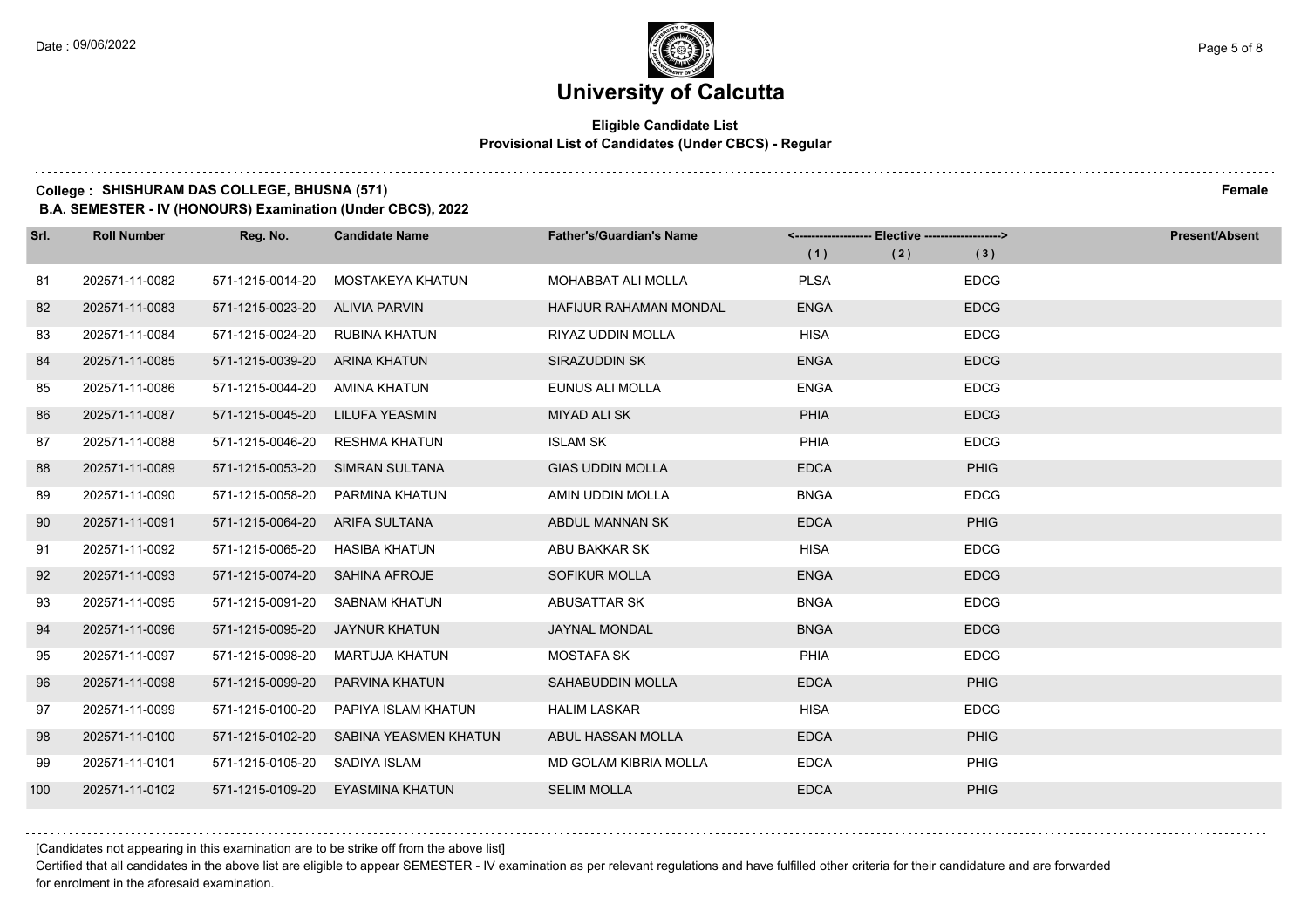#### **Eligible Candidate List Provisional List of Candidates (Under CBCS) - Regular**

#### **College : SHISHURAM DAS COLLEGE, BHUSNA (571) Female**

**B.A. SEMESTER - IV (HONOURS) Examination (Under CBCS), 2022**

| Srl. | <b>Roll Number</b> | Reg. No.         | <b>Candidate Name</b> | <b>Father's/Guardian's Name</b> | Elective -------------------> |     |             | <b>Present/Absent</b> |
|------|--------------------|------------------|-----------------------|---------------------------------|-------------------------------|-----|-------------|-----------------------|
|      |                    |                  |                       |                                 | (1)                           | (2) | (3)         |                       |
| 101  | 202571-11-0103     | 571-1215-0115-20 | RUKSAHANA KHATUN      | SARAUDDIN LASKAR                | <b>BNGA</b>                   |     | <b>EDCG</b> |                       |
| 102  | 202571-11-0104     | 571-1215-0116-20 | HANIFA KHATUN         | NURISLAM LASKAR                 | <b>EDCA</b>                   |     | <b>PHIG</b> |                       |
| 103  | 202571-11-0106     | 571-1215-0122-20 | SERINA KHATUN         | <b>HASEM SK</b>                 | <b>EDCA</b>                   |     | <b>PHIG</b> |                       |
| 104  | 202571-11-0107     | 571-1215-0123-20 | WASIFA KHATUN         | ABUL HASEM SARDAR               | <b>ENGA</b>                   |     | <b>EDCG</b> |                       |
| 105  | 202571-11-0108     | 571-1215-0132-20 | SAHIDA KHATUN         | SAHAJAMAL MOLLICK               | <b>PLSA</b>                   |     | <b>EDCG</b> |                       |

[Candidates not appearing in this examination are to be strike off from the above list]

Certified that all candidates in the above list are eligible to appear SEMESTER - IV examination as per relevant regulations and have fulfilled other criteria for their candidature and are forwarded for enrolment in the aforesaid examination.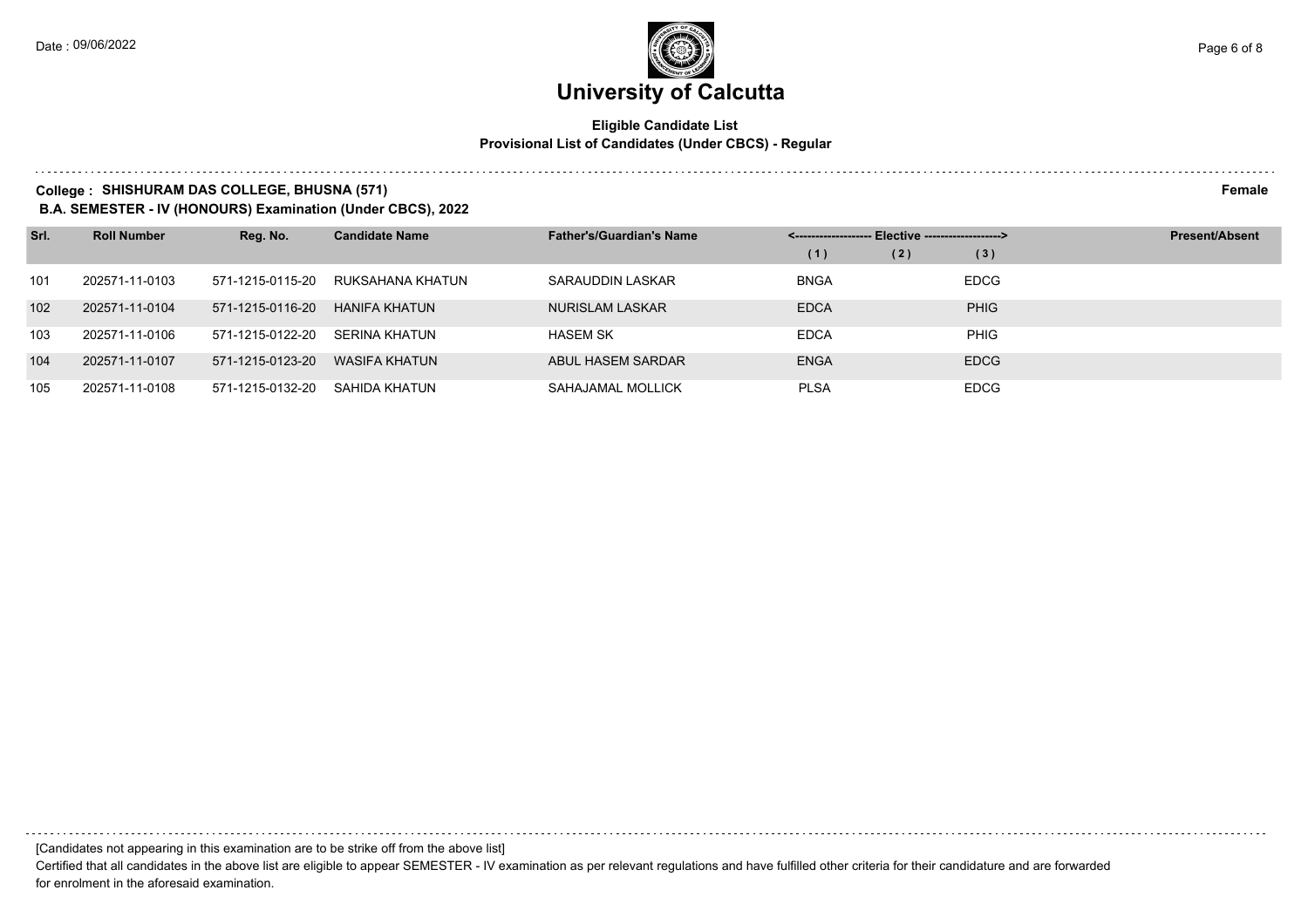#### **Eligible Candidate List Provisional List of Candidates (Under CBCS) - Regular**

#### **College : SHISHURAM DAS COLLEGE, BHUSNA (571) Male**

**B.A. SEMESTER - IV (HONOURS) Examination (Under CBCS), 2022**

| Srl.            | <b>Roll Number</b> | Reg. No.                       | <b>Candidate Name</b>                  | <b>Father's/Guardian's Name</b> |             | <------------------- Elective ------------------> |             | <b>Present/Absent</b> |
|-----------------|--------------------|--------------------------------|----------------------------------------|---------------------------------|-------------|---------------------------------------------------|-------------|-----------------------|
|                 |                    |                                |                                        |                                 | (1)         | (2)                                               | (3)         |                       |
| $\mathbf{1}$    | 182571-21-0005     | 571-1111-0509-18               | <b>RAJESH NASKAR</b>                   | <b>ASHOKE NASKAR</b>            | <b>BNGA</b> |                                                   | <b>EDCG</b> |                       |
| $\mathbf{2}$    | 182571-21-0006     |                                | 571-1112-0058-18 SUMANTA KUMAR MONDAL  | <b>MRINAL KANTI MONDAL</b>      | <b>BNGA</b> | <b>PLSG</b>                                       | <b>HISG</b> |                       |
| 3               | 182571-21-0010     | 571-1115-0118-18               | IQBOL MOLLA                            | ANSAR ALI MOLLA                 | <b>BNGA</b> |                                                   | <b>HISG</b> |                       |
| 4               | 182571-21-0016     |                                | 571-1112-0048-18 SUROJIT KUMAR HALDLER | DUDH KUMAR HALDER               | <b>EDCA</b> | <b>PLSG</b>                                       | <b>BNGG</b> |                       |
| 5               | 182571-21-0017     | 571-1112-0050-18               | ARINDAM MONDAL                         | LATE GOUTAM MONDAL              | <b>EDCA</b> | <b>PLSG</b>                                       | <b>HISG</b> |                       |
| 6               | 182571-21-0020     |                                | 571-1115-0013-18 SAHID AFRIDI LASKAR   | <b>ASHADUL LASKAR</b>           | <b>EDCA</b> | <b>PLSG</b>                                       | <b>HISG</b> |                       |
| $7\overline{ }$ | 182571-21-0025     | 571-1115-0092-18 SURAJ MOLLA   |                                        | YOUSUF MOLLA                    | <b>EDCA</b> | <b>PLSG</b>                                       | <b>HISG</b> |                       |
| 8               | 182571-21-0031     |                                | 571-1111-0124-18 MD SAKIL SHAIKH       | <b>MD MONTAJ SHAIKH</b>         | <b>ENGA</b> | <b>EDCG</b>                                       | <b>PHIG</b> |                       |
| 9               | 182571-21-0032     |                                | 571-1111-0143-18 SUVADIP BARMAN        | <b>LALU PRASAD BARMAN</b>       | <b>ENGA</b> | <b>HISG</b>                                       | <b>SANG</b> |                       |
| 10              | 182571-21-0040     | 571-1112-0014-18 SOUVIK MONDAL |                                        | <b>HAROPRASAD MONDAL</b>        | <b>HISA</b> |                                                   | <b>BNGG</b> |                       |
| 11              | 182571-21-0042     | 571-1112-0039-18 SWADESH RAY   |                                        | PULAK RAY                       | <b>HISA</b> | <b>PLSG</b>                                       | <b>EDCG</b> |                       |
| 12              | 182571-21-0051     |                                | 571-1114-0031-18 SWARUP GHOSH          | <b>SWAPAN GHOSH</b>             | <b>PHIA</b> | <b>EDCG</b>                                       | <b>HISG</b> |                       |
| 13              | 182571-21-0059     |                                | 571-1115-0098-18 HASANUR BAIDYA        | ABUL KASEM BAIDYA               | <b>PLSA</b> |                                                   | <b>EDCG</b> |                       |
| 14              | 192571-21-0008     | 571-1111-0094-19               | <b>TAMAL DAS</b>                       | <b>ASHIS DAS</b>                | <b>EDCA</b> | <b>HISG</b>                                       | <b>PHIG</b> |                       |
| 15              | 192571-21-0010     | 571-1111-0108-19               | <b>BABUSONA HALDER</b>                 | <b>MONIRUL HALDER</b>           | <b>EDCA</b> | <b>HISG</b>                                       | <b>PHIG</b> |                       |
| 16              | 192571-21-0019     | 571-1114-0009-19               | RAJIBUL KHALASI                        | ANOWAR KHALASI                  | <b>HISA</b> |                                                   | <b>EDCG</b> |                       |
| 17              | 192571-21-0021     | 571-1112-0071-19               | BIKRAM KHAMARU                         | <b>SONATON KHAMARU</b>          | <b>PHIA</b> |                                                   | <b>EDCG</b> |                       |
| 18              | 192571-21-0023     | 571-1111-0110-19               | SAIFUL ALAM MONDAL                     | NURUL ISLAM MONDAL              | <b>PLSA</b> |                                                   | <b>EDCG</b> |                       |
| 19              | 202571-21-0001     | 571-1111-0038-20               | NATARAZ CHAKRABORTY                    | SWAPAN CHAKRABORTY              | <b>PLSA</b> |                                                   | <b>EDCG</b> |                       |
| 20              | 202571-21-0002     |                                | 571-1111-0049-20 PRIYANSHU ADAK        | SUPRIYA ADAK                    | <b>BNGA</b> |                                                   | <b>EDCG</b> |                       |

[Candidates not appearing in this examination are to be strike off from the above list]

Certified that all candidates in the above list are eligible to appear SEMESTER - IV examination as per relevant regulations and have fulfilled other criteria for their candidature and are forwarded for enrolment in the aforesaid examination.